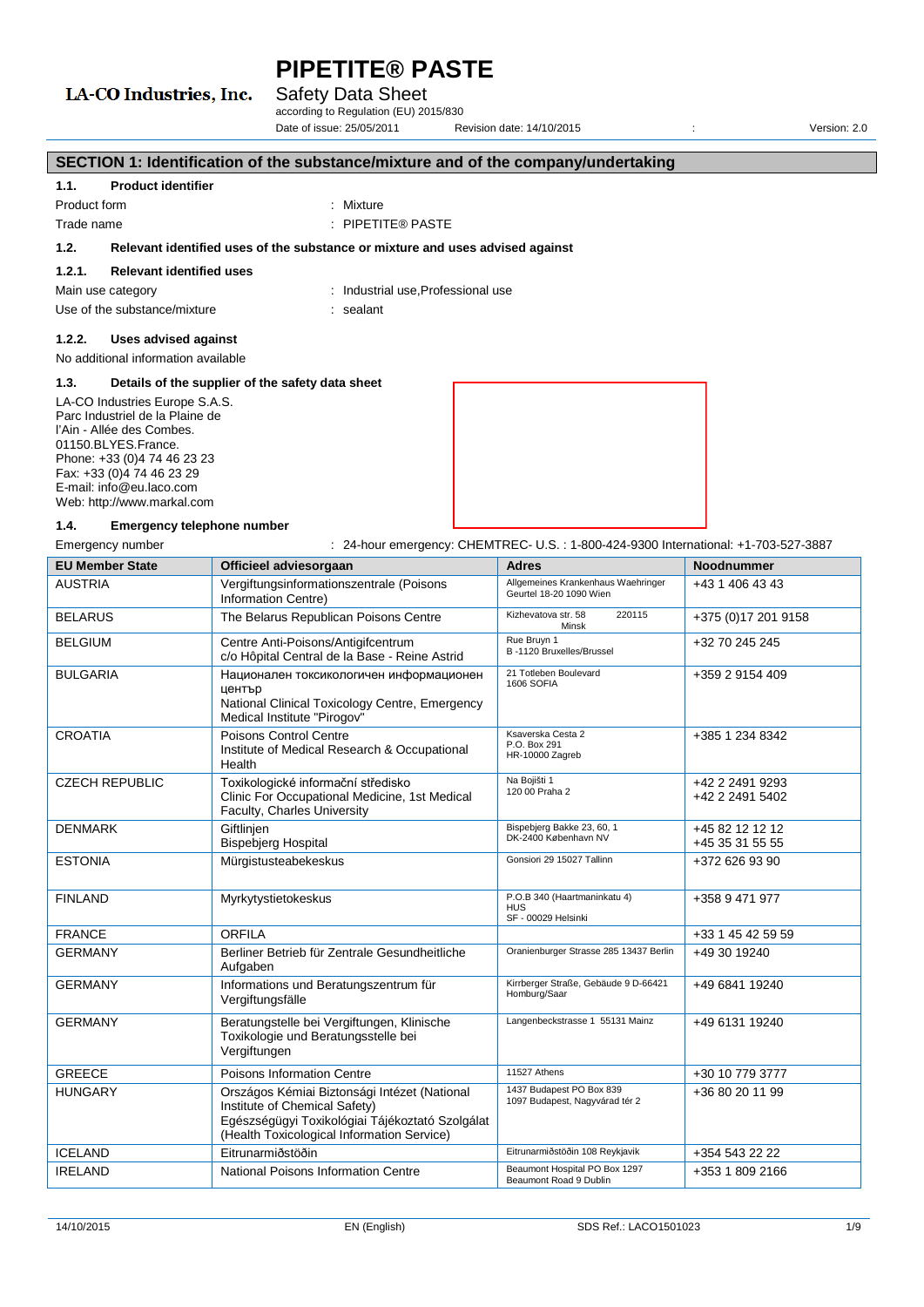#### Safety Data Sheet

according to Regulation (EU) 2015/830

| LATVIA             | Valsts Toksikoloģijas centra Saindēšanās un<br>zāļu informācijas centrs                                                                                                  | 2 Hipocrate Street LV 1038 Riga                                      | +371 67 04 24 73                                               |
|--------------------|--------------------------------------------------------------------------------------------------------------------------------------------------------------------------|----------------------------------------------------------------------|----------------------------------------------------------------|
| <b>LITHUANIA</b>   | Apsinuodijimų kontrolės ir informacijos biuras                                                                                                                           | Siltnamiu 29 2043 Vilnius                                            | +370 5 236 20 52/+370 687<br>53 378                            |
| <b>MALTA</b>       | Medicines & Poisons Info Office                                                                                                                                          | Mater Dei Hospital, Msida MSD 2090<br>Malta                          | 25450000                                                       |
| <b>NETHERLANDS</b> | Nationaal Vergiftigingen Informatie Centrum<br>National Institute for Public Health and the<br>Environment, NB this service is only available to<br>health professionals | Huispostnummer B.00.118, PO Box<br>85500<br>3508 GA Utrecht          | +31 30 274 88 88                                               |
| <b>PORTUGAL</b>    | Centro de Informação Antivenenos<br>Instituto Nacional de Emergência Médica (INEM)                                                                                       | Rua Almirante Barroso, 36<br>1000-013 Lisboa                         | 808 250 143 (for use only in<br>Portugal),<br>+351 21 330 3284 |
| <b>ROMANIA</b>     | Biroul pentru Regulamentul Sanitar International<br>si Informare Toxicologica                                                                                            | Str. Dr. Leonte Anastasievici Nr.1-3,<br>Sector 5<br>50463 Bucuresti | +40 21 318 36 06                                               |
| <b>SLOVAKIA</b>    | Národné toxikologické informačné centrum<br>University Hospital Bratislava                                                                                               | Limbová 5<br>833 05 Bratislava                                       | +421 2 54 77 4 166                                             |
| <b>SPAIN</b>       | Servicio de Información Toxicológica<br>Instituto Nacional de Toxicología, Departamento<br>de Madrid                                                                     | Calle Luis Cabrera 9<br>E-28002 Madrid                               | +34 91 562 04 20                                               |
| <b>SWEDEN</b>      | Giftinformationscentralen<br>Swedish Poisons Information Centre, Karolinska<br>Hospital                                                                                  | Box 60 500<br>SE-171 76 Stockholm                                    | +46 8 33 12 31<br>(International) 112 (National)               |
| SWITZERLAND        | Centre Suisse d'Information Toxicologique                                                                                                                                | Freiestrasse 16 Postfach CH-8028<br>Zurich                           | +41 44 251 51 51<br>(International) 145 (National)             |

### **SECTION 2: Hazards identification**

#### **2.1. Classification of the substance or mixture**

#### **Classification according to Regulation (EC) No. 1272/2008 [CLP]**

Not classified

#### **Adverse physicochemical, human health and environmental effects**

No additional information available

#### **2.2. Label elements**

#### **Labelling according to Regulation (EC) No. 1272/2008 [CLP]**

EUH-statements **EUH210** - Safety data sheet available on request

**2.3. Other hazards**

PBT: not yet assessed

vPvB: not yet assessed

#### **SECTION 3: Composition/information on ingredients**

#### **3.1. Substance**

Not applicable

#### **3.2. Mixture**

Comments : Only component with health hazards above the applicable thresholds and/or Exposure Limit values are shown.

Exact concentrations are withheld as trade secret.

| <b>Name</b>                             | <b>Product identifier</b>                | $\frac{9}{6}$ | <b>Classification according to</b><br>Regulation (EC) No. 1272/2008 [CLP] |
|-----------------------------------------|------------------------------------------|---------------|---------------------------------------------------------------------------|
| (2-Methoxymethylethoxy)-propanol        | (CAS No) 34590-94-8<br>(EC no) 252-104-2 | $30 - 40$     | Not classified                                                            |
| Wet ground mica                         | (CAS No) 12001-26-2<br>(EC no) 310-127-6 | $20 - 30$     | Not classified                                                            |
| N-Ethyl O/P Toluene Sulfonamides        | (CAS No) 8047-99-2<br>(EC no) 232-465-2  | $10 - 15$     | Acute Tox. 3 (Dermal), H311                                               |
| Talc                                    | (CAS No) 14807-96-6<br>(EC no) 238-877-9 | $5 - 10$      | Not classified                                                            |
| Calcium silicon trioxide (wollastonite) | (CAS No) 13983-17-0<br>(EC no) 237-772-5 | $1 - 5$       | Not classified                                                            |
| Aluminum hydroxide                      | (CAS No) 21645-51-2<br>(EC no) 244-492-7 | $0 - 1$       | Not classified                                                            |
| Carbon black                            | (CAS No) 1333-86-4<br>(EC no) 215-609-9  | $0.1 - 0.5$   | Carc. 2, H351                                                             |
| Aluminum oxide                          | (CAS No) 1344-28-1<br>(EC no) 215-691-6  | < 0.1         | Not classified                                                            |

Full text of R- and H-statements: see section 16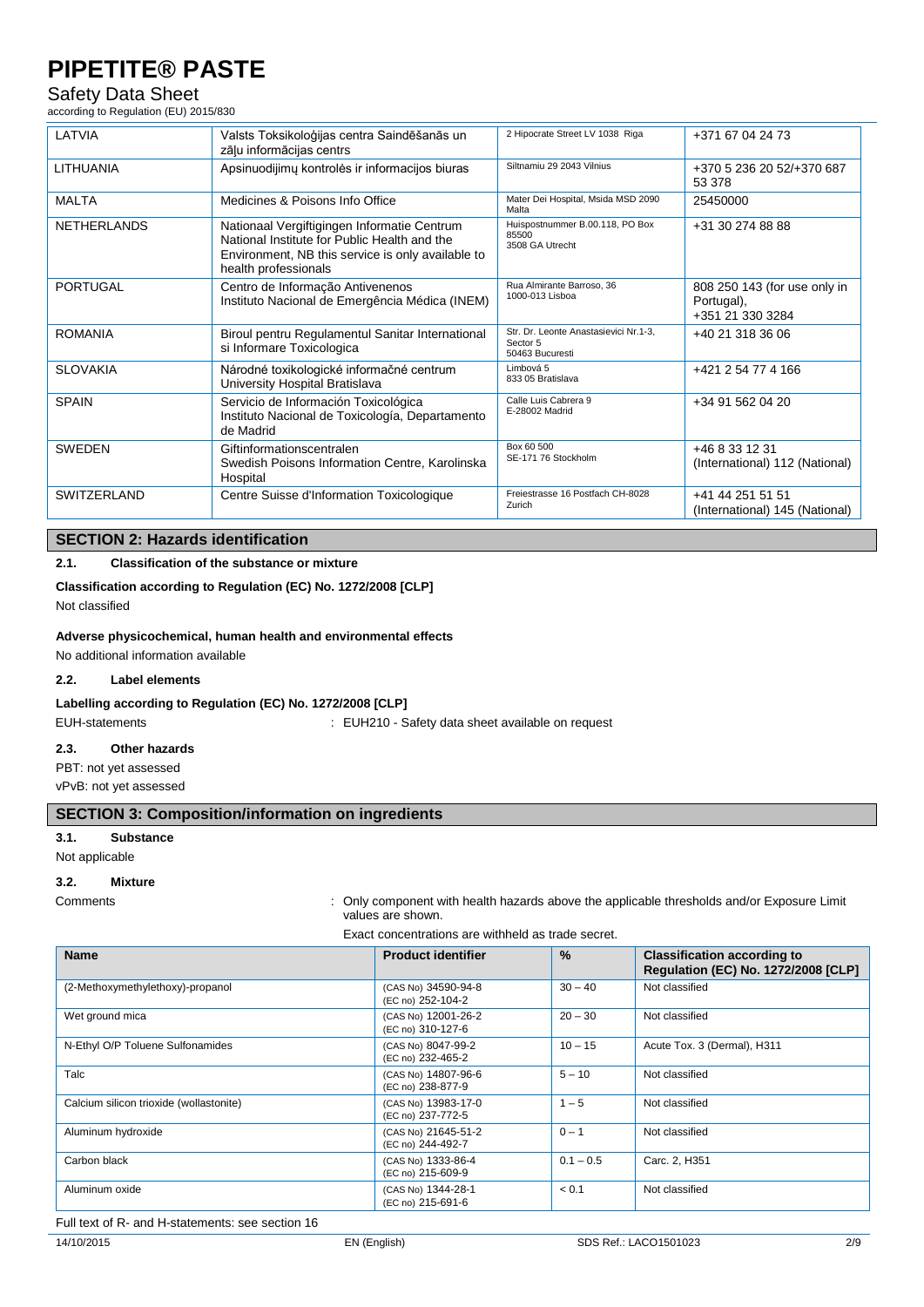#### Safety Data Sheet

according to Regulation (EU) 2015/830

### **SECTION 4: First aid measures**

| Description of first aid measures<br>4.1.                                                 |                                                                                                                                       |  |  |
|-------------------------------------------------------------------------------------------|---------------------------------------------------------------------------------------------------------------------------------------|--|--|
| First-aid measures general                                                                | : Never give anything by mouth to an unconscious person. IF exposed or concerned: Get<br>medical advice/attention.                    |  |  |
| First-aid measures after inhalation                                                       | : If inhaled and if breathing is difficult, remove victim to fresh air and keep at rest in a position<br>comfortable for breathing.   |  |  |
| First-aid measures after skin contact                                                     | : Wash with plenty of soap and water.                                                                                                 |  |  |
| First-aid measures after eye contact                                                      | : If in eyes: Rinse cautiously with water for several minutes. Remove contact lenses, if present<br>and easy to do. Continue rinsing. |  |  |
| First-aid measures after ingestion                                                        | : Immediately call a POISON CENTER or doctor/physician.                                                                               |  |  |
| Most important symptoms and effects, both acute and delayed<br>4.2.                       |                                                                                                                                       |  |  |
| : None known.<br>Symptoms/injuries                                                        |                                                                                                                                       |  |  |
| Indication of any immediate medical attention and special treatment needed<br>4.3.        |                                                                                                                                       |  |  |
| All treatments should be based on observed signs and symptoms of distress in the patient. |                                                                                                                                       |  |  |
| <b>SECTION 5: Firefighting measures</b>                                                   |                                                                                                                                       |  |  |

| <b>SECTION 5: Firefighting measures</b>                       |                                                                                                                                                                                                    |  |  |  |  |
|---------------------------------------------------------------|----------------------------------------------------------------------------------------------------------------------------------------------------------------------------------------------------|--|--|--|--|
| <b>Extinguishing media</b><br>5.1.                            |                                                                                                                                                                                                    |  |  |  |  |
| Suitable extinguishing media                                  | : Dry powder. Foam. Carbon dioxide. Water fog. Water spray.                                                                                                                                        |  |  |  |  |
| Unsuitable extinguishing media                                | : Do not use a heavy water stream.                                                                                                                                                                 |  |  |  |  |
| 5.2.<br>Special hazards arising from the substance or mixture |                                                                                                                                                                                                    |  |  |  |  |
| Explosion hazard                                              | : May form flammable/explosive vapour-air mixture.                                                                                                                                                 |  |  |  |  |
| Hazardous decomposition products in case of<br>fire           | : Carbon dioxide. Carbon monoxide. Aldehydes. Burning produces irritating, toxic and noxious<br>fumes.                                                                                             |  |  |  |  |
| 5.3.<br><b>Advice for firefighters</b>                        |                                                                                                                                                                                                    |  |  |  |  |
| Firefighting instructions                                     | : Use water spray or fog for cooling exposed containers. Exercise caution when fighting any<br>chemical fire. Do not allow run-off from fire fighting to enter drains or water courses.            |  |  |  |  |
| Protection during firefighting                                | : Do not enter fire area without proper protective equipment, including respiratory protection.<br>Wear a self contained breathing apparatus. Wear fire/flame resistant/retardant clothing. EN469. |  |  |  |  |
| <b>SECTION 6: Accidental release measures</b>                 |                                                                                                                                                                                                    |  |  |  |  |
| 6.1.                                                          | Personal precautions, protective equipment and emergency procedures                                                                                                                                |  |  |  |  |
| General measures                                              | : Remove ignition sources. Use special care to avoid static electric charges. No open flames. No<br>smoking.                                                                                       |  |  |  |  |
| 6.1.1.<br>For non-emergency personnel                         |                                                                                                                                                                                                    |  |  |  |  |

| Protective equipment               | : Wear suitable gloves.           |
|------------------------------------|-----------------------------------|
| Emergency procedures               | : Evacuate unnecessary personnel. |
| For emergency responders<br>6.1.2. |                                   |
| Protective equipment               | : Wear suitable gloves.           |
| Emergency procedures               | : Ventilate area.                 |

#### **6.2. Environmental precautions**

Avoid release to the environment.

| 6.3. | Methods and material for containment and cleaning up |
|------|------------------------------------------------------|
|------|------------------------------------------------------|

| For containment         | Absorb and/or contain spill with inert material, then place in suitable container. |
|-------------------------|------------------------------------------------------------------------------------|
| Methods for cleaning up | Wipe up with absorbent material (for example cloth).                               |
| $\sim$ $\sim$           |                                                                                    |

#### **6.4. Reference to other sections**

Section 13: disposal information. Section 7: safe handling. Section 8: personal protective equipment.

| <b>SECTION 7: Handling and storage</b>                               |                                                                                                                                  |  |  |
|----------------------------------------------------------------------|----------------------------------------------------------------------------------------------------------------------------------|--|--|
| Precautions for safe handling<br>7.1.                                |                                                                                                                                  |  |  |
| Additional hazards when processed                                    | : Handle empty containers with care because residual vapours are flammable. Keep away from<br>Sources of ignition. - No smoking. |  |  |
| Precautions for safe handling                                        | : No open flames. No smoking. Avoid breathing fume, vapours.                                                                     |  |  |
| Hygiene measures                                                     | : Wash hands and other exposed areas with mild soap and water before eating, drinking or<br>smoking and when leaving work.       |  |  |
| Conditions for safe storage, including any incompatibilities<br>7.2. |                                                                                                                                  |  |  |
| <b>Technical measures</b>                                            | : Proper grounding procedures to avoid static electricity should be followed.                                                    |  |  |
| Storage conditions                                                   | : Store in a dry, cool and well-ventilated place.                                                                                |  |  |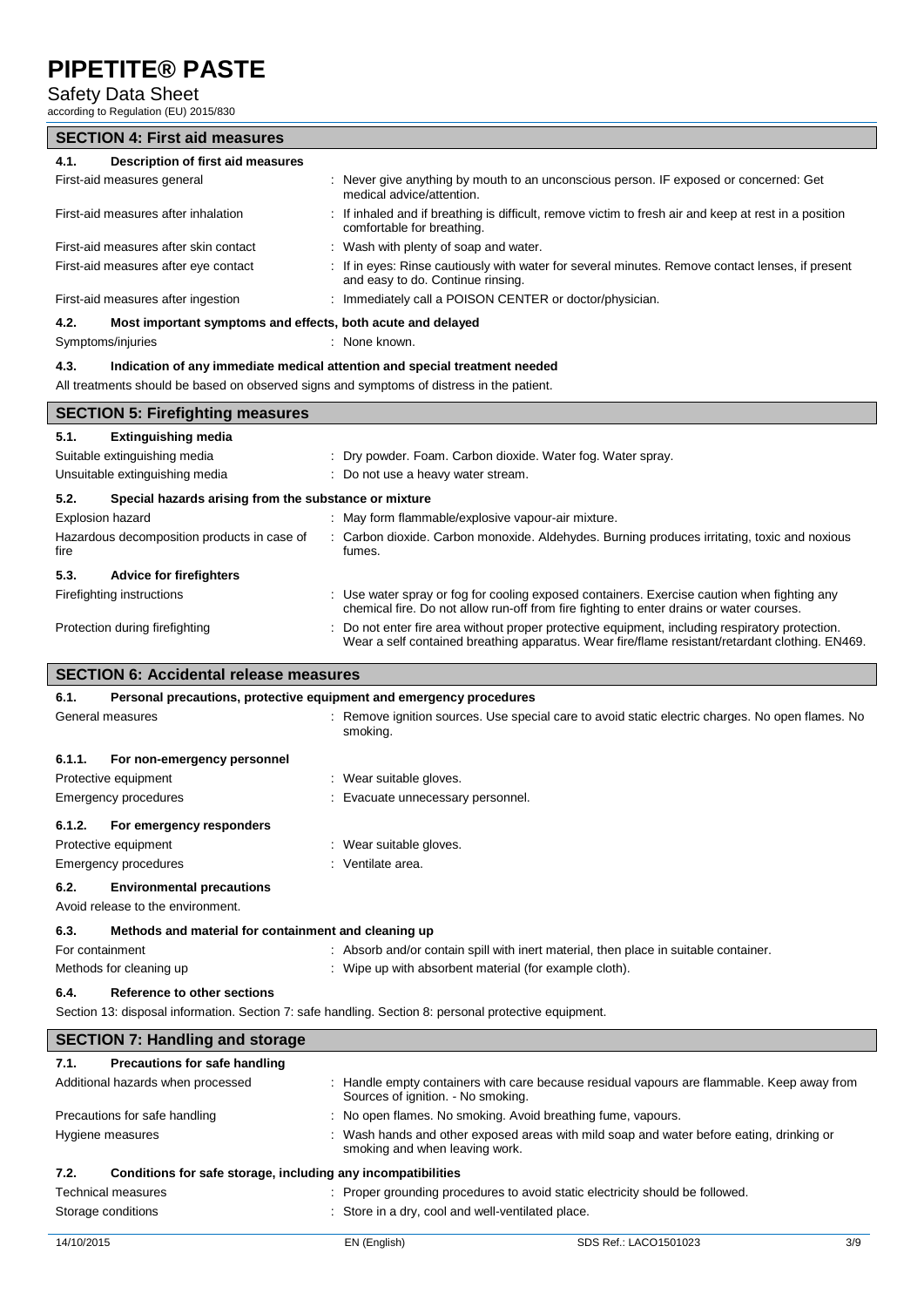### Safety Data Sheet

according to Regulation (EU) 2015/830

Incompatible products : Oxidizer. Incompatible materials **incompatible materials** : Heat sources. Prohibitions on mixed storage : Incompatible materials.

# **7.3. Specific end use(s)**

sealant.

### **SECTION 8: Exposure controls/personal protection**

#### **8.1. Control parameters Aluminum oxide (1344-28-1)**

| AIUIIIIIIUIII VAIUE (1944-20-1                |                                                                 |                                                                                                                                                                      |
|-----------------------------------------------|-----------------------------------------------------------------|----------------------------------------------------------------------------------------------------------------------------------------------------------------------|
| Austria                                       | $MAK$ (mg/m <sup>3</sup> )                                      | 10 mg/m <sup>3</sup> (gemessen als einatembarer Aerosolanteil)<br>5 mg/m <sup>3</sup> (alveolengängiger Anteil)                                                      |
| Austria                                       | MAK Short time value (mg/m <sup>3</sup> )                       | 20 mg/m <sup>3</sup> (gemessen als einatembarer Aerosolanteil)<br>max. 2x60 min./Schicht<br>10 mg/m <sup>3</sup> (alveolengängiger Anteil) max. 2x60<br>min./Schicht |
| Belgium                                       | Limit value (mg/m <sup>3</sup> )                                | $10 \text{ mg/m}^3$                                                                                                                                                  |
| Belgium                                       | Remark (BE)                                                     | (oxyde d') (en Al)                                                                                                                                                   |
| Denmark                                       | Grænseværdie (langvarig) (mg/m <sup>3</sup> )                   | $5 \text{ mg/m}^3$ (total)<br>2 mg/m <sup>3</sup> (respirabel)                                                                                                       |
| Denmark                                       | Grænseværdie (kortvarig) (mg/m <sup>3</sup> )                   | 10 mg/m $3$ (total)<br>4 mg/m <sup>3</sup> (respirabel)                                                                                                              |
| France                                        | VME (mg/m <sup>3</sup> )                                        | $10 \text{ mg/m}^3$                                                                                                                                                  |
| France                                        | Note (FR)                                                       | (respirable aerosol)                                                                                                                                                 |
| Germany                                       | TRGS 900 Occupational exposure limit value (mg/m <sup>3</sup> ) | $3$ mg/m <sup>3</sup>                                                                                                                                                |
| Germany                                       | Remark (TRGS 900)                                               | (gemessen als alveolengängiger Staubanteil)                                                                                                                          |
| Hungary                                       | AK-érték                                                        | $6 \text{ mg/m}^3$                                                                                                                                                   |
| Hungary                                       | Megjegyzések (HU)                                               | (respirable aerosol)                                                                                                                                                 |
| Ireland                                       | OEL (8 hours ref) (mg/m <sup>3</sup> )                          | 10 mg/m <sup>3</sup> (total inhalable dust)<br>4 mg/m <sup>3</sup> (respirable dust)                                                                                 |
| Lithuania                                     | IPRV (mg/m <sup>3</sup> )                                       | $2 \text{ mg/m}^3$                                                                                                                                                   |
| Lithuania                                     | Remark (LT)                                                     | (alveolinë frakcija. Þiûrëk IX skyriaus 3 pastabà.)                                                                                                                  |
| Poland                                        | NDS (mg/m <sup>3</sup> )                                        | 2.5 mg/m <sup>3</sup> (dymy, pyl calkowity)<br>1.2 mg/m <sup>3</sup> (dymy, pyl respirabilny)                                                                        |
| Slovakia                                      | NPHV (priemerná) (mg/m <sup>3</sup> )                           | 1.5 mg/m <sup>3</sup> (respirabilná frakcia)<br>4 mg/m <sup>3</sup> (inhalovate3⁄4ná frakcia)                                                                        |
| Spain                                         | VLA-ED (mg/m <sup>3</sup> )                                     | $10 \text{ mg/m}^3$                                                                                                                                                  |
| Sweden                                        | nivågränsvärde (NVG) (mg/m <sup>3</sup> )                       | 5 mg/m <sup>3</sup> (inhalable aerosol)<br>2 mg/m <sup>3</sup> (respirable aerosol)                                                                                  |
| United Kingdom                                | WEL TWA (mg/m <sup>3</sup> )                                    | 10 mg/m <sup>3</sup> (inhalable aerosol)<br>4 mg/m <sup>3</sup> (respirable aerosol)                                                                                 |
| Norway                                        | Grenseverdier (AN) (mg/m <sup>3</sup> )                         | $10 \text{ mg/m}^3$                                                                                                                                                  |
| Norway                                        | Merknader (NO)                                                  | 1)                                                                                                                                                                   |
| Switzerland                                   | $VME$ (mg/m <sup>3</sup> )                                      | $3$ mg/m <sup>3</sup>                                                                                                                                                |
| Switzerland                                   | Remark (CH)                                                     | (respirable aerosol)                                                                                                                                                 |
| Aluminum hydroxide (21645-51-2)               |                                                                 |                                                                                                                                                                      |
| Austria                                       | MAK (ppm)                                                       | 10 ppm (gemessen als einatembarer Aerosolanteil)<br>5 ppm (alveolengängiger Anteil)                                                                                  |
| Austria                                       | MAK Short time value (ppm)                                      | 20 ppm (gemessen als einatembarer Aerosolanteil)<br>max. 2x60 min./Schicht<br>10 ppm (alveolengängiger Anteil) max. 2x60<br>min./Schicht                             |
| Poland                                        | $NDS$ (mg/m <sup>3</sup> )                                      | 2.5 mg/m <sup>3</sup> dymy, pyl calkowity<br>1.2 mg/m <sup>3</sup> dymy, pyl respirabilny                                                                            |
| Slovakia                                      | NPHV (priemerná) (mg/m <sup>3</sup> )                           | 1.5 mg/m <sup>3</sup> (respirabilná frakcia)<br>4 mg/m <sup>3</sup> (inhalovate <sup>3</sup> /aná frakcia)                                                           |
| Switzerland                                   | $VME$ (mg/m <sup>3</sup> )                                      | $3 \text{ ma/m}^3$                                                                                                                                                   |
| Switzerland                                   | Remark (CH)                                                     | (alveolengängige Fraktion)                                                                                                                                           |
| (2-Methoxymethylethoxy)-propanol (34590-94-8) |                                                                 |                                                                                                                                                                      |
| Denmark                                       | Grænseværdie (kortvarig) (mg/m <sup>3</sup> )                   | 600 mg/m <sup>3</sup>                                                                                                                                                |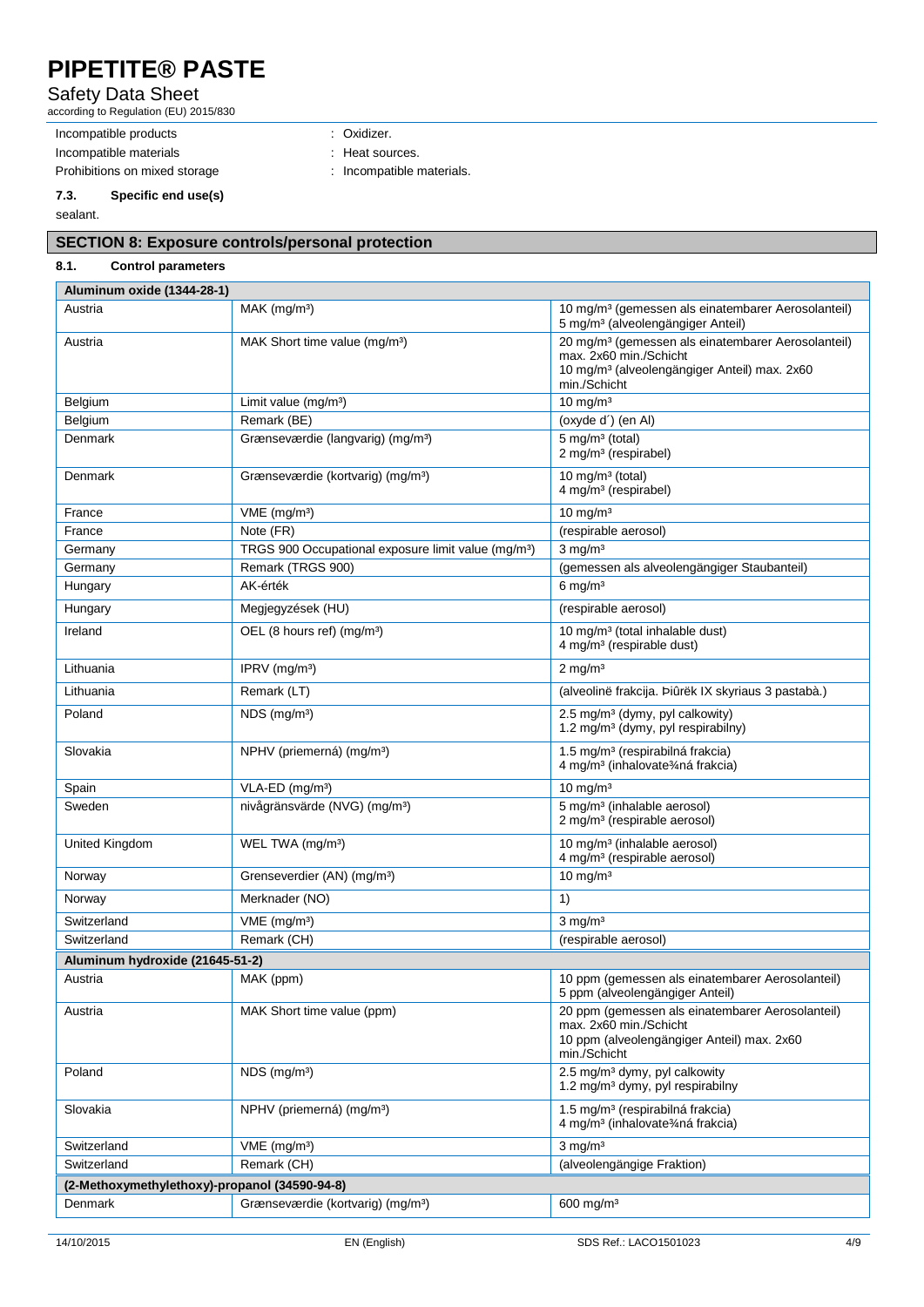Safety Data Sheet

according to Regulation (EU) 2015/830

| (2-Methoxymethylethoxy)-propanol (34590-94-8)        |                                                            |                                                                                                                                                              |  |
|------------------------------------------------------|------------------------------------------------------------|--------------------------------------------------------------------------------------------------------------------------------------------------------------|--|
| Denmark                                              | Grænseværdie (kortvarig) (ppm)                             | $100$ ppm                                                                                                                                                    |  |
| Finland                                              | Huomautus (FI)                                             | iho                                                                                                                                                          |  |
| France                                               | Note (FR)                                                  | Peau                                                                                                                                                         |  |
| Germany                                              | TRGS 900 Limitation of exposure peaks (mg/m <sup>3</sup> ) | 310 mg/m <sup>3</sup>                                                                                                                                        |  |
| Germany                                              | TRGS 900 Limitation of exposure peaks (ppm)                | 50 ppm                                                                                                                                                       |  |
| Slovakia                                             | NPHV (priemerná) (mg/m <sup>3</sup> )                      | 308 mg/m <sup>3</sup>                                                                                                                                        |  |
| Slovakia                                             | NPHV (priemerná) (ppm)                                     | 50 ppm                                                                                                                                                       |  |
| Slovakia                                             | Upozornenie (SK)                                           | poznámka K                                                                                                                                                   |  |
| Spain                                                | VLA-ED (mg/m <sup>3</sup> )                                | 308 mg/m <sup>3</sup>                                                                                                                                        |  |
| Spain                                                | VLA-ED (ppm)                                               | 50 ppm                                                                                                                                                       |  |
| Spain                                                | <b>Notes</b>                                               | vía dérmica, VLI                                                                                                                                             |  |
| Sweden                                               | Anmärkning (SE)                                            | H                                                                                                                                                            |  |
| Calcium silicon trioxide (wollastonite) (13983-17-0) |                                                            |                                                                                                                                                              |  |
| Denmark                                              | Grænseværdie (langvarig) (mg/m <sup>3</sup> )              | 1 fibers/cm <sup>3</sup>                                                                                                                                     |  |
| Sweden                                               | nivågränsvärde (NVG) (mg/m <sup>3</sup> )                  | $0.5$ mg/m <sup>3</sup>                                                                                                                                      |  |
| Wet ground mica (12001-26-2)                         |                                                            |                                                                                                                                                              |  |
| Austria                                              | $MAK$ (mg/m <sup>3</sup> )                                 | $10 \text{ mg/m}^3$                                                                                                                                          |  |
| Austria                                              | Remark (AT)                                                | inhalable aerosol                                                                                                                                            |  |
| Belgium                                              | Limit value (mg/m <sup>3</sup> )                           | $3$ mg/m <sup>3</sup>                                                                                                                                        |  |
| Ireland                                              | OEL (8 hours ref) (mg/m <sup>3</sup> )                     | 10 mg/m <sup>3</sup> total inhalable dust<br>0.8 mg/m <sup>3</sup> respirable dust                                                                           |  |
| Spain                                                | VLA-ED (mg/m <sup>3</sup> )                                | $3$ mg/m <sup>3</sup>                                                                                                                                        |  |
| Spain                                                | <b>Notes</b>                                               | d,e                                                                                                                                                          |  |
| <b>United Kingdom</b>                                | WEL TWA (mg/m <sup>3</sup> )                               | 10 mg/m <sup>3</sup> inhalable aerosol<br>0.8 mg/m <sup>3</sup> respirable aerosol                                                                           |  |
| Norway                                               | Grenseverdier (AN) (mg/m <sup>3</sup> )                    | 6 mg/m <sup>3</sup> Glimmer, totalstøv<br>3 mg/m <sup>3</sup> Glimmer, respirabelt støv                                                                      |  |
| Switzerland                                          | VME (mg/m <sup>3</sup> )                                   | $3$ mg/m <sup>3</sup>                                                                                                                                        |  |
| Switzerland                                          | Remark (CH)                                                | (respirable aerosol)                                                                                                                                         |  |
| Talc (14807-96-6)                                    |                                                            |                                                                                                                                                              |  |
| Austria                                              | Remark (AT)                                                | (alveolengängige Fraktion)                                                                                                                                   |  |
| Belgium                                              | Remark (BE)                                                | (sans fibre d'amiante)                                                                                                                                       |  |
| Finland                                              | HTP-arvo $(8h)$ (mg/m <sup>3</sup> )                       | 2 mg/m <sup>3</sup> (Talkki, rakeinen; hengittyvä pöly)<br>1 mg/m <sup>3</sup> (Talkki, rakeinen; alveolijae)<br>0.5 mg/m <sup>3</sup> (Talkki, kuitumainen) |  |
| Hungary                                              | AK-érték                                                   | $2 \text{ mg/m}^3$                                                                                                                                           |  |
| Hungary                                              | Megjegyzések (HU)                                          | respirable aerosol                                                                                                                                           |  |
| Ireland                                              | OEL (8 hours ref) (mg/m <sup>3</sup> )                     | 10 mg/m <sup>3</sup> total inhalable dust<br>0.8 mg/m <sup>3</sup> respirable dust                                                                           |  |
| Lithuania                                            | IPRV (mg/m <sup>3</sup> )                                  | 2 mg/m <sup>3</sup> (ikvepiamoji frakcija)<br>1 mg/m <sup>3</sup> (alveolinë frakcija)                                                                       |  |
| Netherlands                                          | Remark (MAC)                                               | respirable aerosol                                                                                                                                           |  |
| Sweden                                               | nivågränsvärde (NVG) (mg/m <sup>3</sup> )                  | 2 mg/m <sup>3</sup> total dust, 1<br>1 mg/m <sup>3</sup> respirable dust, 1                                                                                  |  |
| United Kingdom                                       | Local name                                                 | Talc                                                                                                                                                         |  |
| United Kingdom                                       | WEL TWA (mg/m <sup>3</sup> )                               | 1 mg/ $m3$                                                                                                                                                   |  |
| United Kingdom                                       | Remark (WEL)                                               | respirable aerosol                                                                                                                                           |  |
| Norway                                               | Grenseverdier (AN) (mg/m <sup>3</sup> )                    | 3 mg/m <sup>3</sup> (respirabelt støv)<br>6 mg/m <sup>3</sup> (totalstøv)                                                                                    |  |
| Switzerland                                          | Remark (CH)                                                | (respirable aerosol)                                                                                                                                         |  |
| Carbon black (1333-86-4)                             |                                                            |                                                                                                                                                              |  |
| Belgium                                              | Limit value (mg/m <sup>3</sup> )                           | $3.5 \text{ mg/m}^3$                                                                                                                                         |  |
| Denmark                                              | Grænseværdie (langvarig) (mg/m <sup>3</sup> )              | $3.5$ mg/m <sup>3</sup>                                                                                                                                      |  |
| Denmark                                              | Anmærkninger (DK)                                          | K                                                                                                                                                            |  |
|                                                      |                                                            |                                                                                                                                                              |  |
| Finland                                              | HTP-arvo (8h) (mg/m <sup>3</sup> )                         | $3.5$ mg/m <sup>3</sup>                                                                                                                                      |  |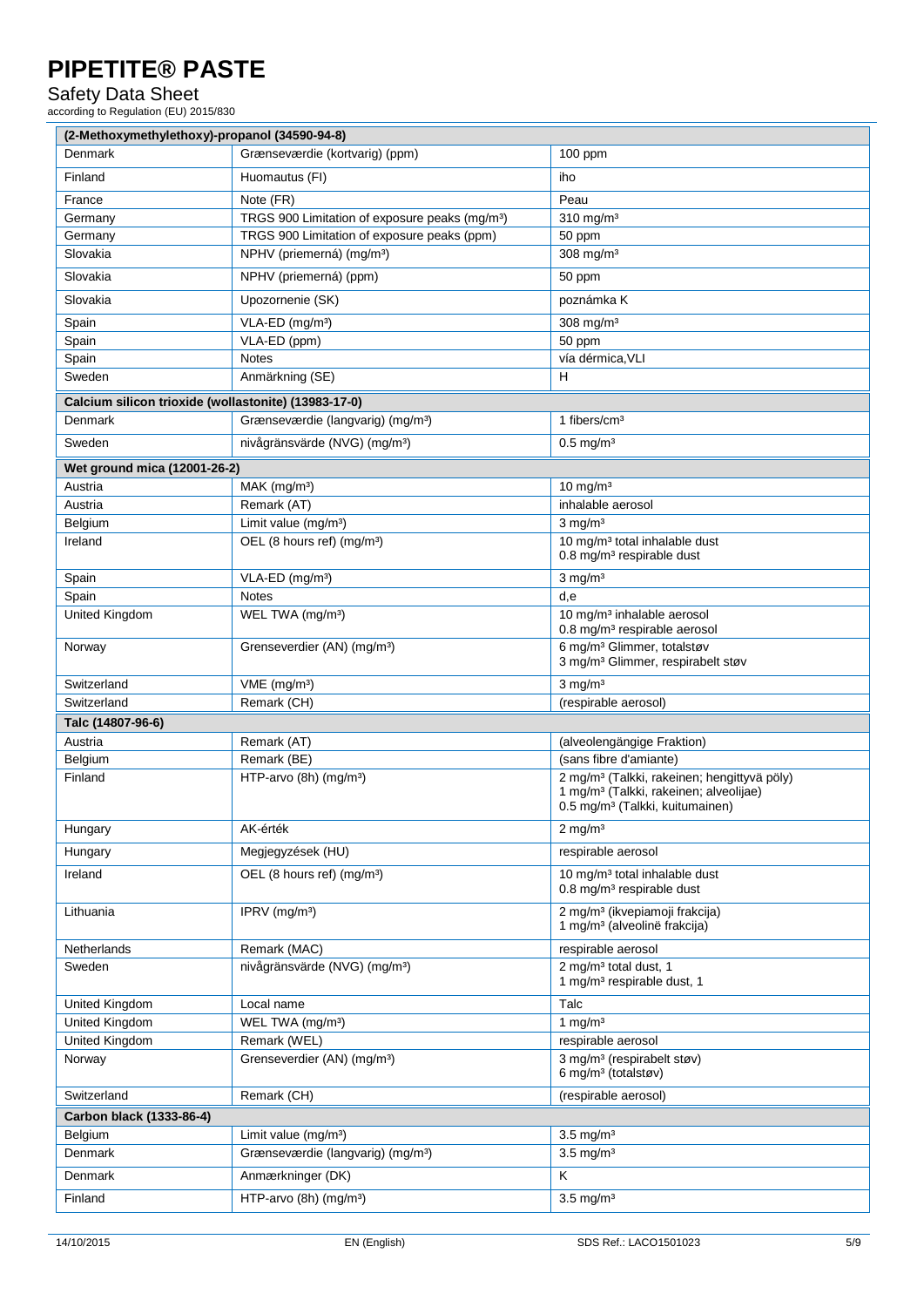#### Safety Data Sheet

according to Regulation (EU) 2015/830

| Carbon black (1333-86-4) |                                           |                      |
|--------------------------|-------------------------------------------|----------------------|
| Finland                  | HTP-arvo (15 min)                         | $7 \text{ mg/m}^3$   |
| France                   | $VME$ (mg/m <sup>3</sup> )                | $3.5 \text{ mg/m}^3$ |
| Ireland                  | OEL (8 hours ref) (mg/m <sup>3</sup> )    | $3.5 \text{ mg/m}^3$ |
| Ireland                  | OEL (15 min ref) (mg/m3)                  | $7 \text{ mg/m}^3$   |
| Spain                    | $VLA-ED$ (mg/m <sup>3</sup> )             | $3.5 \text{ mg/m}^3$ |
| Sweden                   | nivågränsvärde (NVG) (mg/m <sup>3</sup> ) | $3 \text{ mg/m}^3$   |
| United Kingdom           | Local name                                | Carbon black         |
| United Kingdom           | WEL TWA (mg/m <sup>3</sup> )              | $3.5 \text{ mg/m}^3$ |
| United Kingdom           | WEL STEL (mg/m <sup>3</sup> )             | $7 \text{ mg/m}^3$   |
| Norway                   | Grenseverdier (AN) (mg/m <sup>3</sup> )   | $3.5 \text{ mg/m}^3$ |

#### **8.2. Exposure controls**

| Appropriate engineering controls | : Avoid splashing. Either local exhaust or general room ventilation is usually required.                                                    |
|----------------------------------|---------------------------------------------------------------------------------------------------------------------------------------------|
| Personal protective equipment    | : Avoid all unnecessary exposure.                                                                                                           |
| Hand protection                  | : Wear suitable gloves. Use rubber gloves. EN 374.                                                                                          |
| Eye protection                   | $\therefore$ In case of splashing or aerosol production: protective goggles. $EN166$ .                                                      |
| Respiratory protection           | : In case of inadequate ventilation wear respiratory protection. Use an approved respirator<br>equipped with oil/mist cartridges. EN 12083. |

#### **SECTION 9: Physical and chemical properties**

#### **9.1. Information on basic physical and chemical properties**

| Physical state              |                                             | Solid                                       |
|-----------------------------|---------------------------------------------|---------------------------------------------|
| Appearance                  |                                             | Paste.                                      |
| Colour                      |                                             | Grey.                                       |
| Odour                       |                                             | Ether.                                      |
| Odour threshold             |                                             | No data available                           |
| рH                          |                                             | No data available                           |
|                             | Relative evaporation rate (butyl acetate=1) | : No data available                         |
| Melting point               |                                             | No data available                           |
| Freezing point              |                                             | No data available                           |
| Boiling point               |                                             | 177 °C                                      |
| Flash point                 |                                             | : 71 °C                                     |
|                             | Auto-ignition temperature                   | No data available                           |
|                             | Decomposition temperature                   | No data available                           |
|                             | Flammability (solid, gas)                   | : Combustible liquid                        |
| Vapour pressure             |                                             | : No data available                         |
|                             | Relative vapour density at 20 °C            | No data available                           |
| Relative density            |                                             | 1.4                                         |
| Solubility                  |                                             | insoluble in water.                         |
| Log Pow                     |                                             | No data available                           |
|                             | Viscosity, kinematic                        | No data available                           |
| Viscosity, dynamic          |                                             | No data available                           |
| <b>Explosive properties</b> |                                             | : No data available                         |
|                             | Oxidising properties                        | No data available                           |
| <b>Explosive limits</b>     |                                             | No data available                           |
| 9.2.                        | <b>Other information</b>                    |                                             |
| VOC content                 |                                             | 30 - 40 % (w.w); 32-42% (v/v); 0.3-0.4 kg/l |

#### **SECTION 10: Stability and reactivity**

#### **10.1. Reactivity**

No dangerous reactions known.

#### **10.2. Chemical stability**

Combustible liquid. May form flammable/explosive vapour-air mixture.

#### **10.3. Possibility of hazardous reactions**

Hazardous polymerization will not occur.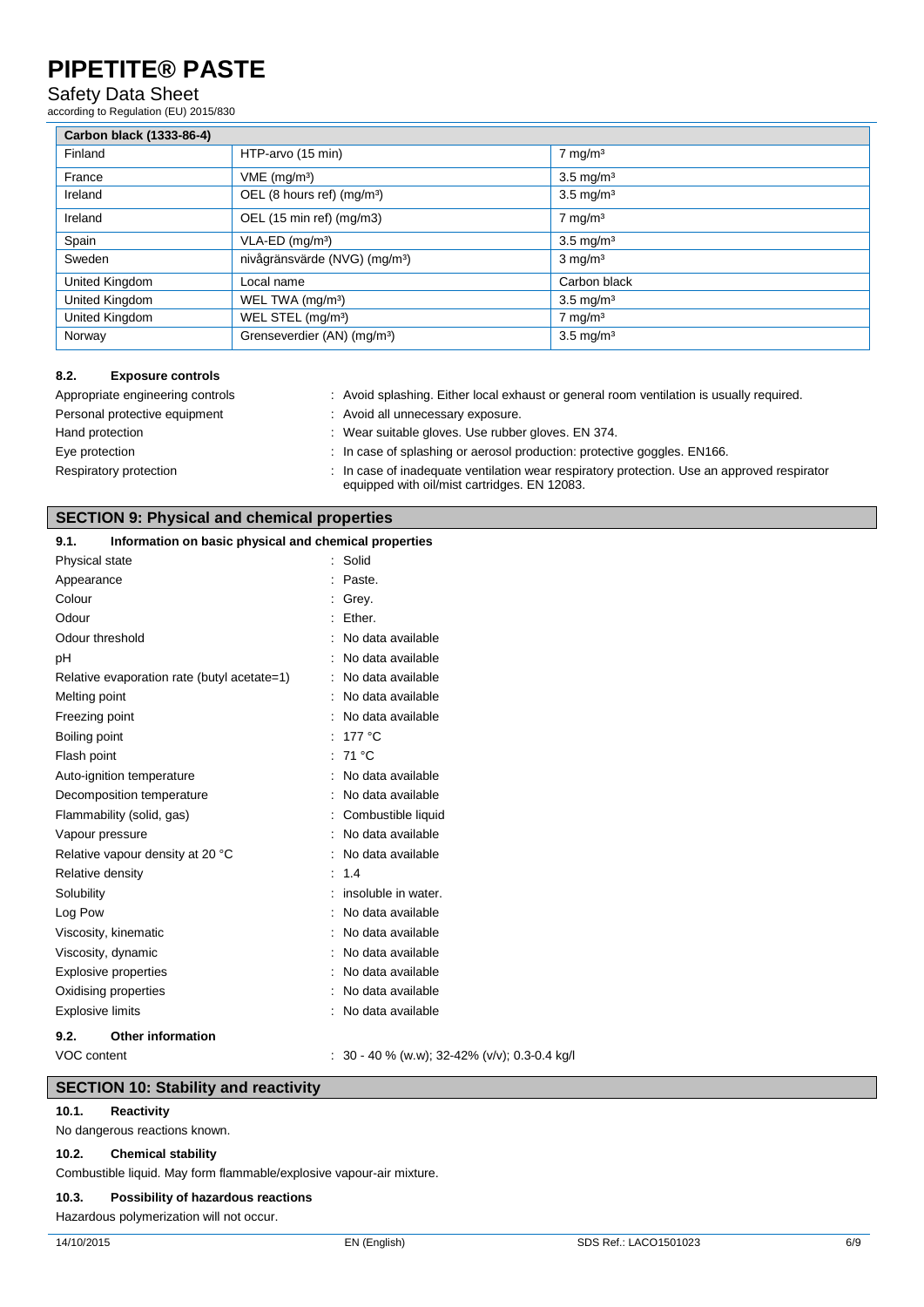#### Safety Data Sheet

according to Regulation (EU) 2015/830

#### **10.4. Conditions to avoid**

Open flame. Overheating. Direct sunlight. Heat. Sparks.

**10.5. Incompatible materials**

Strong oxidizing agents.

#### **10.6. Hazardous decomposition products**

May release flammable gases. Burning produces irritating, toxic and noxious fumes. Carbon dioxide. Carbon monoxide. Aldehydes.

| <b>SECTION 11: Toxicological information</b> |  |
|----------------------------------------------|--|
|----------------------------------------------|--|

#### **11.1. Information on toxicological effects**

**Acute toxicity** : Not classified

| N-Ethyl O/P Toluene Sulfonamides (8047-99-2)          |                               |  |
|-------------------------------------------------------|-------------------------------|--|
| LD50 oral rat                                         | 2250 mg/kg                    |  |
| LD50 dermal rabbit                                    | 1000 mg/kg                    |  |
| ATE CLP (oral)                                        | 2250.000 mg/kg bodyweight     |  |
| ATE CLP (dermal)                                      | 1000.000 mg/kg bodyweight     |  |
| Aluminum oxide (1344-28-1)                            |                               |  |
| LD50 oral rat                                         | > 15900 mg/kg                 |  |
| LC50 inhalation rat (mg/l)                            | 7.6 mg/l/4h                   |  |
| ATE CLP (vapours)                                     | 7.600 mg/l/4h                 |  |
| ATE CLP (dust, mist)                                  | 7.600 mg/l/4h                 |  |
| (2-Methoxymethylethoxy)-propanol (34590-94-8)         |                               |  |
| LD50 oral rat                                         | > 5000 mg/kg                  |  |
| LD50 dermal rat                                       | > 19020 mg/kg                 |  |
| LC50 inhalation rat (mg/l)                            | > 1667 mg/l/4h                |  |
| LC50 inhalation rat (Dust/Mist - mg/l/4h)             | > 1667 mg/l/4h                |  |
| Carbon black (1333-86-4)                              |                               |  |
| LD50 oral rat                                         | > 8000 mg/kg                  |  |
| LC50 inhalation rat (mg/l)                            | $> 4.6$ mg/m <sup>3</sup> 4 h |  |
| <b>Skin corrosion/irritation</b>                      | Not classified                |  |
| Serious eye damage/irritation                         | Not classified                |  |
| Respiratory or skin sensitisation                     | Not classified                |  |
| Germ cell mutagenicity                                | Not classified                |  |
| Carcinogenicity                                       | Not classified.               |  |
| <b>Reproductive toxicity</b>                          | Not classified                |  |
| Specific target organ toxicity (single<br>exposure)   | Not classified                |  |
| Specific target organ toxicity (repeated<br>exposure) | : Not classified              |  |
| <b>Aspiration hazard</b>                              | : Not classified              |  |

#### **SECTION 12: Ecological information**

| Aluminum oxide (1344-28-1)                    |                                 |  |
|-----------------------------------------------|---------------------------------|--|
| EC50 Daphnia 1                                | $> 1470$ mg/l                   |  |
| NOEC (acute)                                  | $> 50$ mg/l                     |  |
| (2-Methoxymethylethoxy)-propanol (34590-94-8) |                                 |  |
| LC50 fish 1                                   | > 1000 mg/l Poecilia reticulata |  |
| ErC50 (algae)                                 | $> 1000$ mg/l                   |  |

#### **12.2. Persistence and degradability**

| (2-Methoxymethylethoxy)-propanol (34590-94-8) |                            |  |
|-----------------------------------------------|----------------------------|--|
| Persistence and degradability                 | Readily biodegradable.     |  |
| Carbon black (1333-86-4)                      |                            |  |
| Persistence and degradability                 | Not readily biodegradable. |  |
| 12.3.<br><b>Bioaccumulative potential</b>     |                            |  |

No additional information available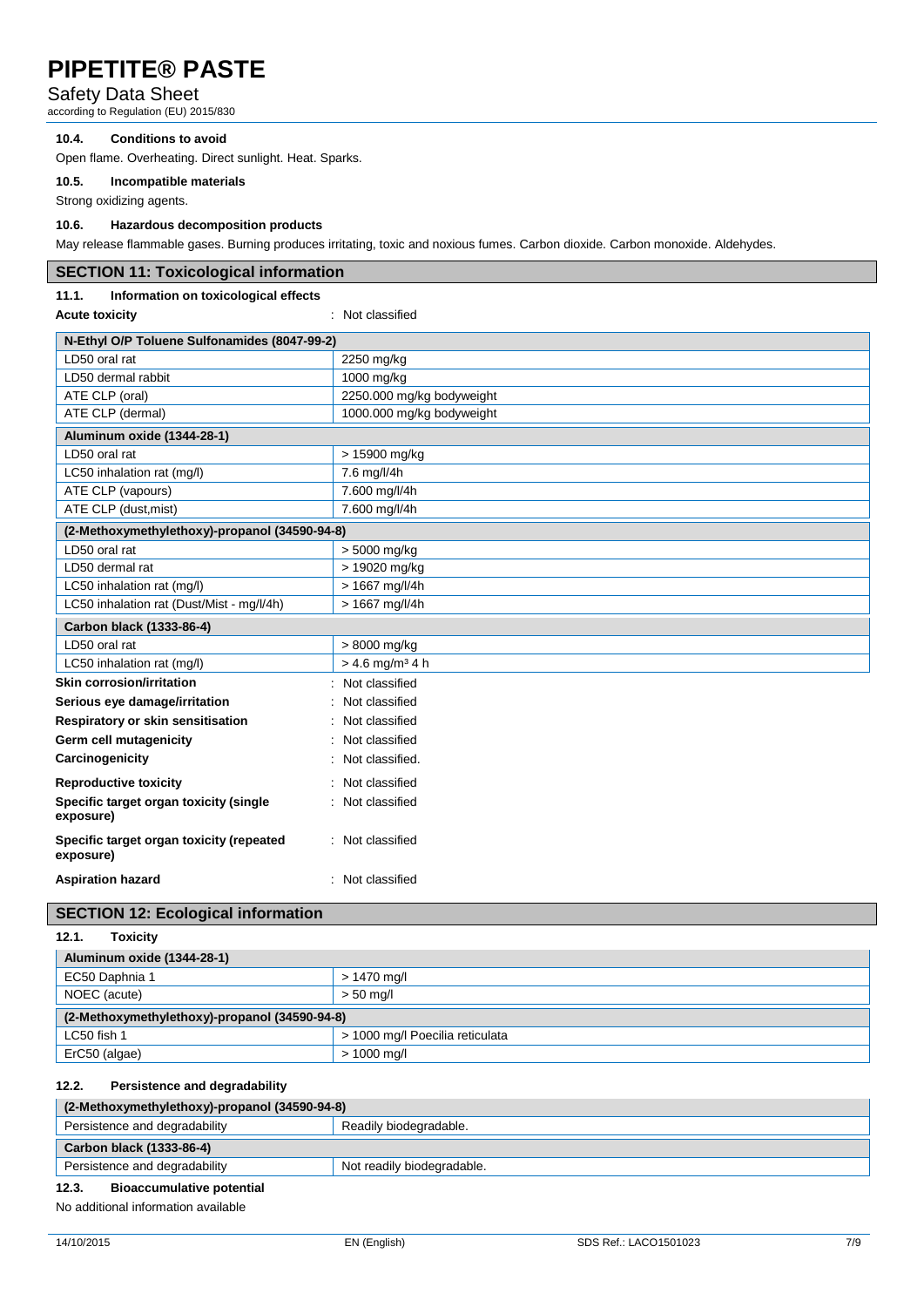#### Safety Data Sheet

according to Regulation (EU) 2015/830

#### **12.4. Mobility in soil**

No additional information available

#### **12.5. Results of PBT and vPvB assessment**

| <b>PIPETITE® PASTE</b> |  |
|------------------------|--|
| PBT: not yet assessed  |  |
| vPvB: not yet assessed |  |
|                        |  |

#### **12.6. Other adverse effects**

No additional information available

| <b>SECTION 13: Disposal considerations</b> |                                                                                                                       |  |
|--------------------------------------------|-----------------------------------------------------------------------------------------------------------------------|--|
| Waste treatment methods<br>13.1.           |                                                                                                                       |  |
| Sewage disposal recommendations            | : Do not dispose of waste into sewer.                                                                                 |  |
| Waste disposal recommendations             | : Dispose in a safe manner in accordance with local/national regulations.                                             |  |
| Additional information                     | : Handle empty containers with care because residual vapours are flammable.                                           |  |
| Ecology - waste materials                  | : Avoid release to the environment.                                                                                   |  |
| European List of Waste (LoW) code          | : For disposal within the EC, the appropriate code according to the European Waste Catalogue<br>(EWC) should be used. |  |

#### **SECTION 14: Transport information**

|                   | In accordance with ADR / RID / IMDG / IATA / ADN          |                                                                          |
|-------------------|-----------------------------------------------------------|--------------------------------------------------------------------------|
| 14.1.             | <b>UN number</b>                                          |                                                                          |
|                   | Not considered a dangerous good for transport regulations |                                                                          |
| 14.2.             | UN proper shipping name                                   |                                                                          |
|                   | Proper Shipping Name (ADR)                                |                                                                          |
| 14.3.             | Transport hazard class(es)                                |                                                                          |
| Not applicable    |                                                           |                                                                          |
| 14.4.             | Packing group                                             |                                                                          |
| Not applicable    |                                                           |                                                                          |
| 14.5.             | <b>Environmental hazards</b>                              |                                                                          |
| Other information |                                                           | : No supplementary information available.                                |
| 14.6.             | Special precautions for user                              |                                                                          |
| 14.6.1.           | <b>Overland transport</b>                                 |                                                                          |
|                   | No additional information available                       |                                                                          |
| 14.6.2.           | <b>Transport by sea</b>                                   |                                                                          |
|                   | No additional information available                       |                                                                          |
| 14.6.3.           | Inland waterway transport                                 |                                                                          |
|                   | Carriage prohibited (ADN)                                 | $\therefore$ No                                                          |
| 14.7.             |                                                           | Transport in bulk according to Annex II of MARPOL 73/78 and the IBC Code |
| Not applicable    |                                                           |                                                                          |

#### **SECTION 15: Regulatory information**

**15.1. Safety, health and environmental regulations/legislation specific for the substance or mixture**

#### **15.1.1. EU-Regulations**

| Contains no REACH substances with Annex XVII restrictions |                                                          |  |
|-----------------------------------------------------------|----------------------------------------------------------|--|
| Contains no substance on the REACH candidate list         |                                                          |  |
| Contains no REACH Annex XIV substances                    |                                                          |  |
| VOC content                                               | $\therefore$ 30 - 40 % (w.w); 32-42% (v/v); 0.3-0.4 kg/l |  |

#### **15.1.2. National regulations**

#### **Germany**

| Water hazard class (WGK) | $: 1$ - low hazard to waters                                                                                            |
|--------------------------|-------------------------------------------------------------------------------------------------------------------------|
| WGK remark               | : Classification based on the components in compliance with Verwaltungs vorschrift<br>wassergefährdender Stoffe (VwVwS) |